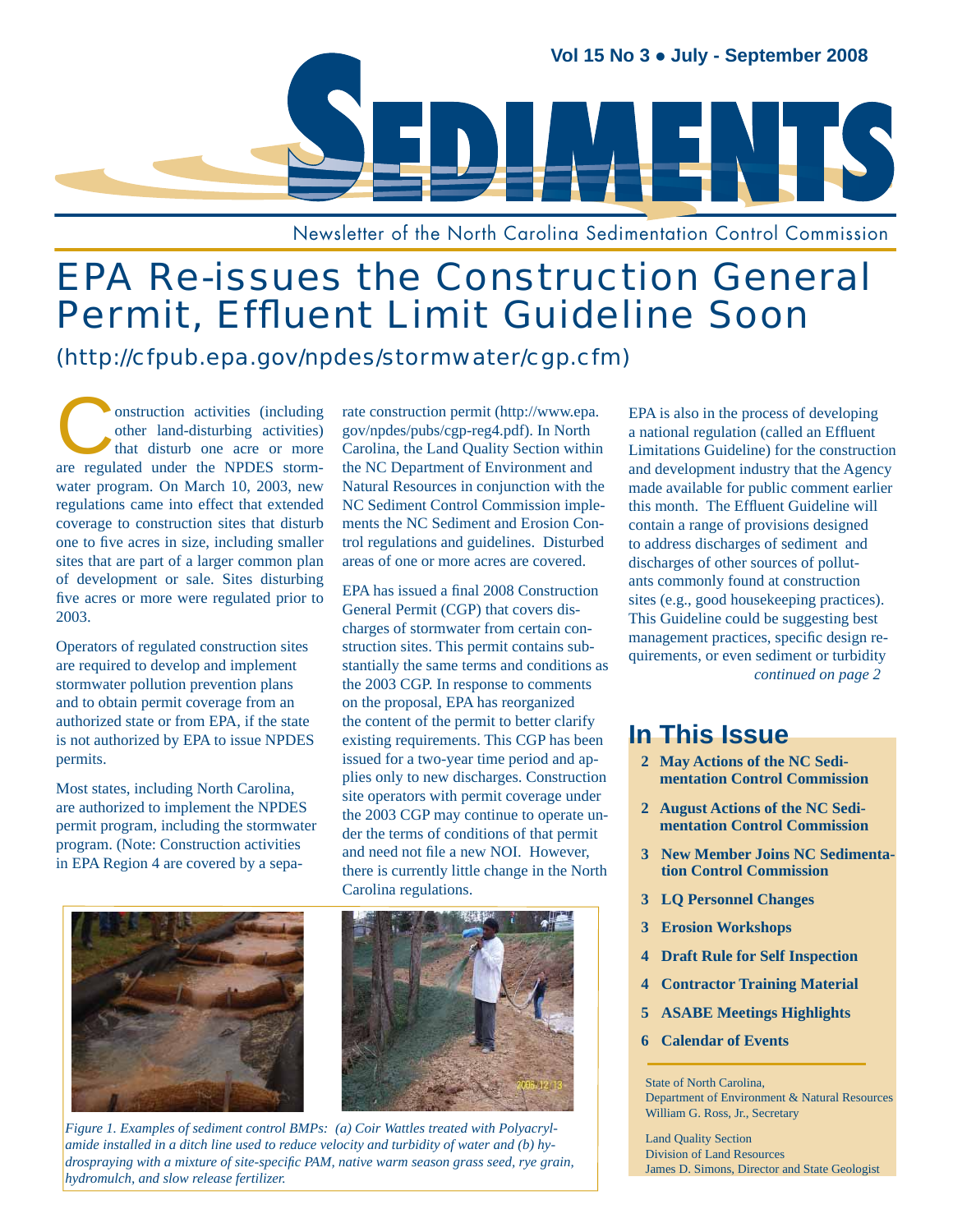limits in discharges. The proposed Effluent Guideline will be announced in the Federal Register (shortly) and on EPA's website at http://www.epa.gov/waterscience/guide/ construction/. Upon completion of the Effluent Guideline, the Agency will develop and issue an updated CGP that incorporates the provisions of the Effluent Guideline as soon as possible, but not later than July 2010.

# **NC Sedimentation Control Commission: May Actions**

At its meeting on May 28, 2008 the NC Sedimentation Control Commission (SCC) took the following actions:

#### **Education Projects:**

Approved funding for: Local pro-• grams workshops (\$69,391.00); Four workshops for Design Professionals (\$23,719.00); Production of Sediments Newsletter (\$40,250.00)

#### **Local Program Reviews:**

• City of Wilson: Approved the new delegation of local program authority and local ordinance for the City of Wilson. Note: during the February meeting the submission was passed contingent upon a draft proposal drawn up by the City of Wilson, which has been received.

• Mecklenburg County: Motion to continue delegation approved subject to conditions: " ... continued delegation of the program contingent on the county updating their general inspection report, adding required language to approval letter, and providing additional supervision to inspection staff."

• City of Charlotte: Motion to continue delegation was approved.

• Rowan County: Motion to continue Rowan County's probation approved. The probation is to continue until their revised ordinance is adopted by the county including any suggested changes requested by the Attorney General's office or by the Land Quality Section.

#### **Self Inspection Rule (draft):**

• Request to create a stakeholders group for self-inspection rule: Draft was submitted by Land Quality Section stating guidelines to follow when conducting site inspections. Motion to proceed with said draft was approved. A draft must be taken to stakeholders meeting. Achieving useful inspections is the goal.

# **Control Commission: NC Sedimentation August Actions**

At its meeting on August 21, 2008 the NC Sedimentation Control Commission (SCC) took the following actions:

#### **Local Program Reviews:**

City of Monroe: Local Program was • reviewed August 6, 2008. Motion to continue delegation was approved.

• Henderson: Motion to continue delegation was approved.

Caldwell County started their pro-• gram in 2007. The Commission placed the program on probation and requested that the County report on efforts to correct deficiencies at the November meeting.

#### **Local Program Contracts:**

Approved Local Program Contract • Fund request to the Town of Columbus for \$12,405 to assist with the start-up of a local erosion and sedimentation control program. The funds requested will be used to purchase tools and safety equipment. Both the Local Program Contract Funds (LPCF) Committee and staff recommend approval of this request contingent on the Town of Columbus requesting and receiving delegation at the November Sedimentation Commission Meeting.

Approved amendments to the 2009 •Local Program Contract. Contract Evaluation Guidelines have been updated with various "date" changes.

#### **Design Manual Revisions:**

Erosion and Sediment Control Planning and Design Manual was sent out to the public with the intention of getting comments for change. Some comments were incorporated that were additions to the changes recommended by Land Quality Section Staff. The changes were approved by the Commission.

*continued on page 3*



*SEDIMENTS* is published quarterly by the NC Sedimentation Control Commission to provide information and assistance to the regulated community and to facilitate communication among personnel of state and local erosion and sedimentation control programs.

Send comments to Ashley Rodgers, NCDENR-Land Quality, 1612 Mail Service Center, Raleigh, NC 27699-1612. Email: Ashley. Rodgers@ncmail.net. Send change of address and subscription information to NCSU Water Quality Group, NCSU Box 7637, Raleigh, NC 27695-7637; (919) 515-3723; cathy\_smith@ ncsu.edu). To receive *Sediments* electronically, please subscribe at:http://www.dlr.enr.state. nc.us/pages/sedimentationnewsletters.html. Five thousand copies of this newsletter were printed at a cost of \$1,490 or 30 cents per copy.

Personnel of the Land Quality Section of the NC Department of Environment and Natural Resources provide information and assistance for implementation of the NC Erosion and Sedimentation Control Program. For assistance, please contact the Regional Engineer or the Raleigh headquarters listed below:

> Janet Boyer, PE 2090 US Hwy 70 Swannanoa, NC 28778 (828)296-4500

Steve Cook, CPESC 225 Green Street, Suite 714 Fayetteville, NC 28301 (910)433-3300

Zahid Khan 610 East Center Ave., Suite 301 Mooresville, NC 28115 (704)663-1699

John Holley, PE 3800 Barrett Drive, Suite 101 Raleigh, NC 27609 (919)791-4200

Pat McClain, PE 943 Washington Sq. Mall Washington, NC 27889 (252)946-6481

Dan Sams, PE 127 Cardinal Dr. Ext. Wilmington, NC 28405-3845 (910)796-7215

Matt Gantt, PE 585 Waughtown St. Winston-Salem, NC 27107 (336)771-5000

Gray Hauser, PE Raleigh Central Office 512 N. Salisbury St., 1612 MSC Raleigh, NC 27699-1612 (919)733-4574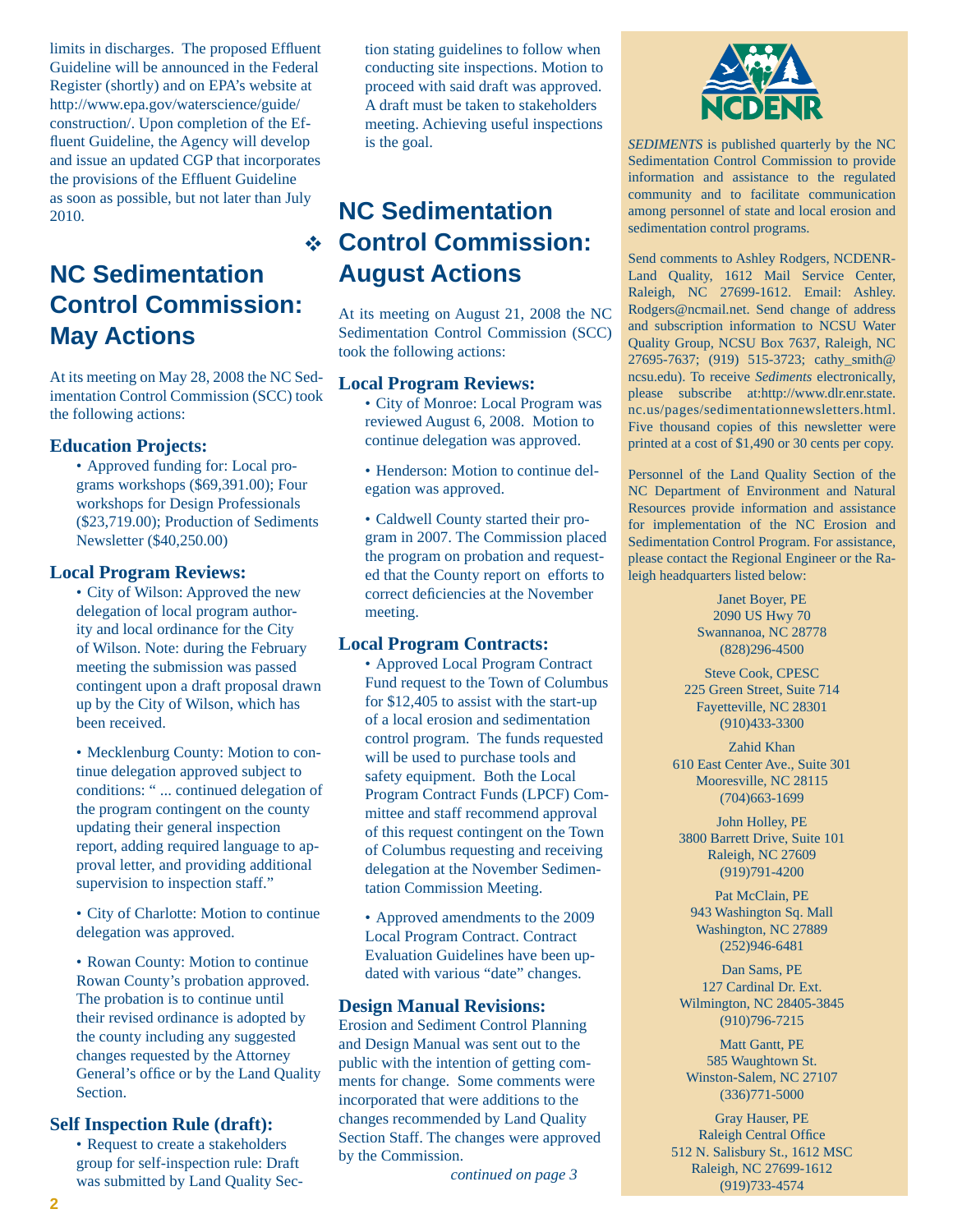### The North Carolina Sedimentation Control Commission

The Sedimentation Control Commission (SCC) was created to administer the Sedimentation Control Program pursuant to the NC Sedimentation Pollution Control Act of 1973 (SPCA). It is charged with adopting rules, setting standards, and providing guidance for implementation of the Act. The composition of the Commission is set by statute to encompass a broad range of perspectives and expertise in areas related to construction, industry, government, and natural resource conservation and quality. All members are appointed by the Governor and serve threeyear terms, except for the Director of the Water Resources Research Institute of the University of North Carolina, who serves as long as he remains Director. The chairman of the SCC is named by the Governor. The following is a list of current members with the organizations they represent:

**Chairman:** Donnie W. Brewer **Greenville** NC Environmental Management Commission

> **Commissioners:** W.T. "Buzz" Bryson Raleigh NC Public Utilities

Elaine C. Chiosso Bynum Non-governmental Conservation

> John William Miller, Jr. Burnsville NC Mining Commission

Joseph H. Kleiss Raleigh NC State University, Dept. of Soil Science

Grover McPherson Winston-Salem NC Soil and Water Conservation Commission

David H. Moreau Raleigh Water Resources Research Institute of The University of North Carolina

Robin Smith Asheville Non-governmental Conservation

Mark A. Taylor Greensboro Professional Engineers of NC

Richard Vick Wilson Carolinas Associated General Contractors

> Rob Weintraub Wake Forest NC Home Builders Association

### **LQS Personnel Changes**

**Diane Adams** has been promoted to the Senior Environmental Specialist position in the Fayetteville Regional Office.

**Bill Beck** has been promoted to the Senior Environmental Specialist position in the Asheville Regional Office.

**Joe Dupree** has been promoted to the Senior Environmental Specialist position in the Raleigh Regional Office.

**Tamera Eplin** is a new Assistant Regional Engineer in the Mooresville Regional Office.

**James "Chip" Moore** is a new Assistant Regional Engineer in the Mooresville Regional Office.

**Ed Robinette** has retired from his position as Environmental Specialist with the Mooresville Regional Office.

**Erich Schweiber** is a new Environmental Specialist in the Mooresville Regional Office.

**Lori Thaggard** is a new Environmental Specialist in the Fayetteville Regional Office.

**Jeffrey Wait** is a new Environmental Specialist in the Asheville Regional Office.

# **New Member Joins the NC Sedimentation Control Commission**

Ms. Robin Smith, enforcement coordinator with the Conservation Council of North Carolina Foundation (CCNCF), has been appointed by the Governor to serve on the Sedimentation Control Commission (SCC) as a representative of nongovernmental conservation interests. She has a Master of Environmental Management from Duke University, and a BS from Ferrum College, VA. Ms. Smith's background is in technical consulting, with over nine years experience in the management of water and air resources as an environmental scientist and technical training specialist, including direct experience with the EPA's enforcement programs. Her strong data processing, research, and analytical skills have provided valuable insights for the ongoing assessment of North Carolina's environmental enforcement record.

### **NC Sedimentation Control Commission: August Actions**

*(Continued from Page 2)*

#### **Field Tour for Novemember Meeting:**

Tentative dates will be for November • 19-20th, 2008. Site to visit for the field tour will be in the western part of the state to examine mountainous sites.

#### **Self-Inspection:**

Approved a draft rule for self-inspec-• tion of construction sites based on the recommendations of the Technical Advisory Committee and a stakeholders group appointed by the Chair. The rule making process with proceed this fall with the opportunity for public comment.

# **News from the Land Quality Section**

### *Upcoming Workshops*

Each year, the Sedimentation Control Commission, in conjunction with the Land Quality Section and the Water Resources Research Institute, sponsors a series of workshops for design professionals. These workshops are intended to provide updates to the Sedimentation Pollution Control Act, current design guidelines, and new technologies for controlling erosion and sedimentation. Professional engineers and land surveyors may earn 12 PDHs and landscape architects may receive 10 continuing education credits for completion of both days.

Two workshops have been scheduled for this fall:

> October 21-22, 2008 at the Holiday Inn Select in Hickory, NC

November 5-6, 2008 at the Sheraton in New Bern, NC

Agendas and registration information:

http://www.ncsu.edu/wrri/erosionworkshops.html

Sedimentation Pollution Control Act, To report possible violations of the NC call 1-866-STOPMUD

786-7683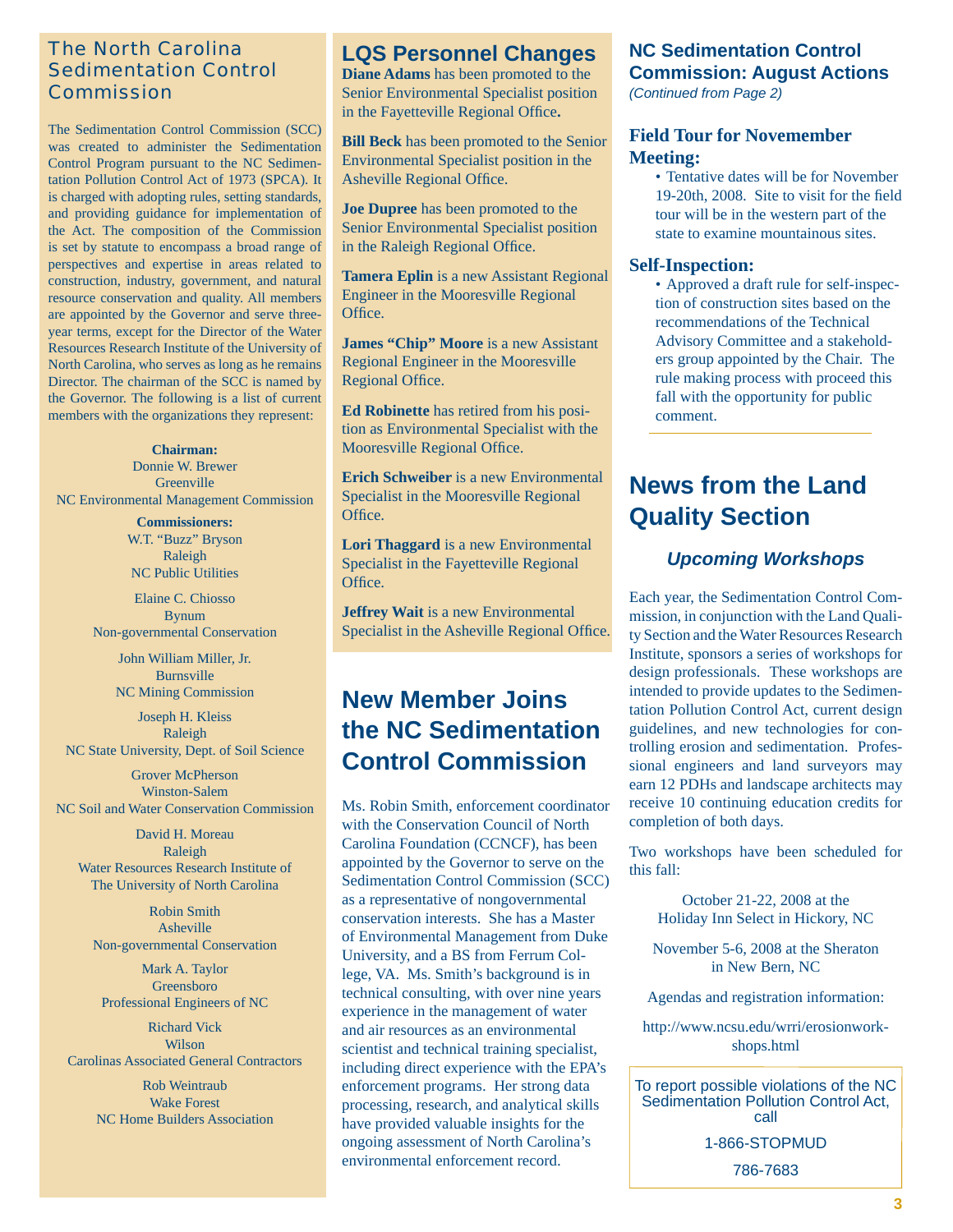#### *Draft Rule for Self Inspections*

In 2006, the legislature amended the Sedimentation Pollution Control Act to include a requirement for self-inspections of constructions sites throughout the state. To clarify what should be included in these inspections and when they should be performed, the Sedimentation Control Commission authorized its Technical Advisory Committee to draft a rule. At the August 21, 2008, commission meeting, the SCC adopted the draft rule, which will now be sent to rulemaking and provide an opportunity for a public comment period. The approved draft rule is as follows:

#### 15A NCAC 04B .0131 SELF-INSPEC-TIONS

Where inspections are required by G.S. 113A 54.1(e)

(1) The person who performs the inspection shall make a record of the site inspection by:

a. documenting that all of the erosion and sedimentation control measures, practices and devices, as called for in a construction sequence consistent with the approved erosion and sedimentation control plan, including but not limited to sedimentation control basins, sedimentation traps, sedimentation ponds, rock dams, temporary diversions, temporary slope drains, rock check dams, sediment fence or barriers, all forms of inlet protection, storm drainage facilities, energy dissipaters, and stabilization methods of open channels, have initially been installed and do not significantly deviate from the locations, dimensions and relative elevations shown on the approved erosion and sedimentation plan. Such documentation shall be accomplished by initialing and dating each measure and/or practice shown on a copy of the approved erosion and sedimentation control plan or by completing, dating and signing an inspection report that lists each measure, practice and/or device shown on the approved erosion and sedimentation control plan. This documentation is only required upon the initial installation of the erosion and sedimentation control measures, practices and devices as set forth by the approved erosion and sedimentation control plan or if the measures, practices and devices are modified after initial installation;

- b. documenting the completion of any phase of grading for all graded slopes and fills shown on the approved erosion and sedimentation control plan, specifically noting the location and condition of the graded slopes and fills. Such documentation shall be accomplished by initialing and dating a copy of the approved erosion and sedimentation control plan or by completing, dating and signing an inspection report;
- c. documenting the location of temporary or permanent ground cover, and that the installation of the ground cover does not significantly deviate from the approved erosion and sedimentation control plan. Such documentation shall be accomplished by initialing and dating a copy of the approved erosion and sedimentation control plan or by completing, dating and signing an inspection report;
- d. documenting that maintenance and repair requirements for all temporary and permanent erosion and sedimentation control measures, practices and devices have been performed. Such documentation shall be accomplished by completing, dating and signing an inspection report (the general storm water permit monitoring form may be used to verify the maintenance and repair requirements); and
- e. documenting any significant deviations from the approved erosion and sedimentation control plan, corrective actions required to correct the deviation and completion of the corrective actions. Such documentation shall be accomplished by initialing and dating a copy of the approved erosion and sedimentation control plan or by completing, dating and signing an inspection report.

The documentation, whether on a copy of the approved erosion and sedimentation control plan or an inspection report, shall include the name, address, affiliation, telephone number, and signature of the person conducting the inspection and the date of the inspection. Any relevant licenses and

certifications may also be included. Any documentation of inspections that occur on a copy of the approved erosion and sedimentation control plan shall occur on a single copy of the plan and that plan should be made available on the site. Any inspection reports shall also be made available on the site.

(2) The inspection shall be performed during or after each of the following phases of a plan:

- a. installation of perimeter erosion and sediment control measures;
- b. clearing and grubbing of existing ground cover;
- c. completion of any phase of grading of slopes or fills that requires provision of temporary or permanent ground cover pursuant to G.S. 113A-57(2);
- d. completion of storm drainage facilities,;
- e. completion of construction or development; and
- f. quarterly until the establishment of permanent ground cover sufficient to restrain erosion or until the financially responsible party has conveyed ownership and/or control of the tract of land for which the erosion and sedimentation control plan has been approved and the agency that approved the plan has been notified. If the financially responsible party has conveyed ownership and/or control of the tract of land for which the erosion and sedimentation control plan has been approved, the new owner or person in control shall conduct and document inspections quarterly until the establishment of permanent ground cover sufficient to restrain erosion.

#### **Contractor Training Materials**

A set of presentation materials designed to train contractors in erosion and sediment control have been completed. Topics of the training include an introduction to the Sedimentation Pollution Control Act, overviews of basic erosion and sediment control best management practices, working around a stream, NPDES requirements, and many more! To speak with someone about using these materials for a training session, please contact the Central Office at  $(919)$  733-4574. Funding for the presentation of these workshops may be available on a limited basis.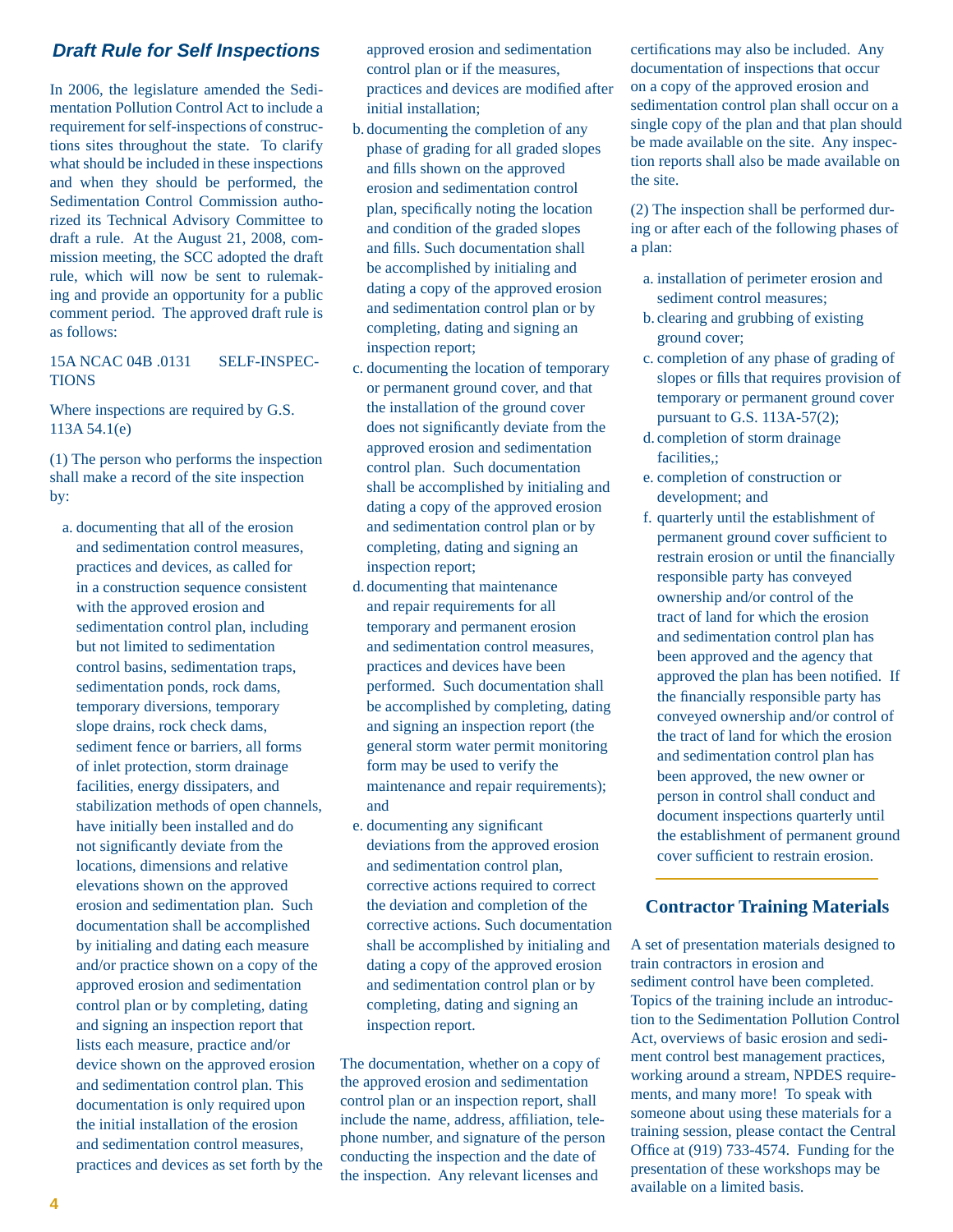# **American Society of Agricultural and Biological Engineers (AS-ABE) Annual Meeting**

*By Richard A. McLaughlin, PhD Soil Science Department, NCSU*

The American Society of Agricultural and Biological Engineers (ASABE) had their annual international meeting in Providence, Rhode Island from June 29-July 2. Papers presented at this meeting are often relevant to erosion and sediment control professionals, covering modeling, restoration, hydrology, and many other subjects. While there were far too many papers to summarize here, some examples of the presentations at the meeting follow.

#### *Mechanisms of Erosion of Volcanic Soils on Non-Agricultural Lands in Guam.*

*Benjamin C. Doerge, P.E., G.E., Geotechnical Engineer, USDA-Natural Resources Conservation Service, 501 W. Felix St., Bldg. 23, Ft. Worth, TX 76115, Ben.Doerge@ftw.usda.gov*

*Craig Smith, Ph.D., Agronomist, SDA-NRCS, Mongmong, Guam, Craig.Smith2@ pb.usda.gov*

#### *2008 ASABE Annual International Meeting Paper #083346*

Benjamin C. Doerge, with USDA-NRCS, presented an eye-opening paper about erosion on Guam as result of various types of disturbances. The volcanic soils there are very shallow and highly susceptible to erosion when the vegetation is disturbed, and both water and wind are major erosive forces on the island. Examples of disturbance are vehicalar traffic and buring, which is a common practice to generate forage. Once an area is disturbed, the erosion is rapid and difficult to stop. Revegetation is hampered by acidic, low-fertility subsoils and saprolite. As a result, erosion rates of 300 tons/acre/year are evident in places, dumping up to three feet of sediment into the receiving bays. Successful revegetation was achieved only with large plugs of mature grass plants and heavy fertilization. Seeding and mulching were unsuccessful due to the low fertility and possible aluminum toxicity. There are many similarities between these situations and construction sites in North Carolina! (Paper #083346)

#### *Spatial-Temporal Variability and Hydrologic Connectivity of Runoff Generation Areas in Sand Mountain Region of Alabama*

*Sumit Sen, Graduate Research Assistant, Auburn University, Biosystems Engineering, 200 Tom E. Corley Building, Auburn, AL 36849*

*Puneet Srivastava, Assistant Professor, Auburn University, Biosystems Engineering, Auburn, AL*

*Jacob H. Dane, Professor, Auburn University, Agronomy and Soils, Auburn, AL* 

*Kyung H. Yoo, Professor, Auburn University, Biosystems Engineering, Auburn, AL* 

*Joey N. Shaw, Professor, Auburn University, Agronomy and Soils, Auburn, AL* 

#### *2008 ASABE Annual International Meeting Paper #083806*

For those of you who use hydraulic conductivity (k) in your work, you will be glad to know that it matters. A study from Auburn showed that areas with soils with lower k values generate runoff first during a rainfall event. As rainfall intensity increases, areas with higher k soils start to generate runoff. This may seem obvious but they installed 31 runoff sensors across a field to prove it.

#### *Validation of a Low Cost Flow Measurement System for Monitoring Vegetative Treatment System Performance*

*Laura M Pepple, Agricultural & Biosystems Eng., Iowa State Univ., 3252 NSRIC Ames, IA 50011, pepple@iastate.edu*

*Ross V Muhlbauer, Agricultural & Biosystems Engineering, Iowa State University, Ames, IA , rmuhlbar@iastate.edu*

*Robert T Burns, Agricultural & Biosystems Engineering, Iowa State University, Ames, IA , rburns@iastate.edu*

*Lara Moody, Agricultural & Biosystems Engineering, Iowa State University, Ames, IA , lmoody@iastate.edu*

*Carl Pederson, Agricultural & Biosystems Engineering, Iowa State University, Ames, IA, carl@iastate.edu*

*Daniel S Andersen, Agricultural & Biosystems Engineering, Iowa State University, Ames, IA, dsa@iastate.edu*

#### *Tim A Shepherd, Agricultural & Biosystems Engineering, Cornell University, Ithaca, NY, tas229@cornell.edu*

Measuring storm flows for research or compliance can be an expensive venture, with equipment costs in the thousands of dollars for each monitoring point. A group from Iowa State has developed and tested a relatively simple, low-cost  $( $$1,000$ )$  system that can equal the performance of commercial products. The key elements are a locally-fabricated flume with a series of float switches installed in the approach section. The float switches are set vertically in series so each one closes sequentially when the water level reaches them, triggering a timer. As the water drops in the flume, the switches open and again trip a timer. This provides a time period for each level of water in the flume, which in turn can be used to estimate flow. By applying two rules about when to include which float switch, this system achieved >90% accuracy.

#### *Effects of native plant species, mycorrhizal inoculum, and mulch on restoration of reservoir sediment following dam removal, Elwha River, Olympic Peninsula, Washington*

*Kerri L. Cook , ASABE Guest , Wesley W. Wallender , ASABE Member, Caroline S. Bledsoe, Gregory Pasternack, and Shrinivasa K. Upadhyaya University of California, Davis , Davis CA 95616*

*2008 ASABE Annual International Meeting Paper No: 084180* 

For many years, restoration of disturbed areas has been found to be enhanced by the addition of mycorrhizae, fungi which enhance nutrient uptake by plant roots. A unique application of this concept was presented by a group from Washington State, where a series of dams are scheduled to be removed to enhance fish habitat. The main concern was that the resulting stream banks, formerly hundreds of feet underwater, would be difficult to vegetate and could be highly unstable. To address this, the authors dredged some of the bottom sediment of a reservoir soon to be removed and compared plant growth in pots. As it turned out, inoculating the soil with mycorrhizae was unnecessary, as even the plants in the untreated soil developed inoculated roots. Either the fungi survived a century under water, or their innoculum was settling to the bottom periodically. Adding a mulch significantly reduced runoff and erosion, but we already knew that.